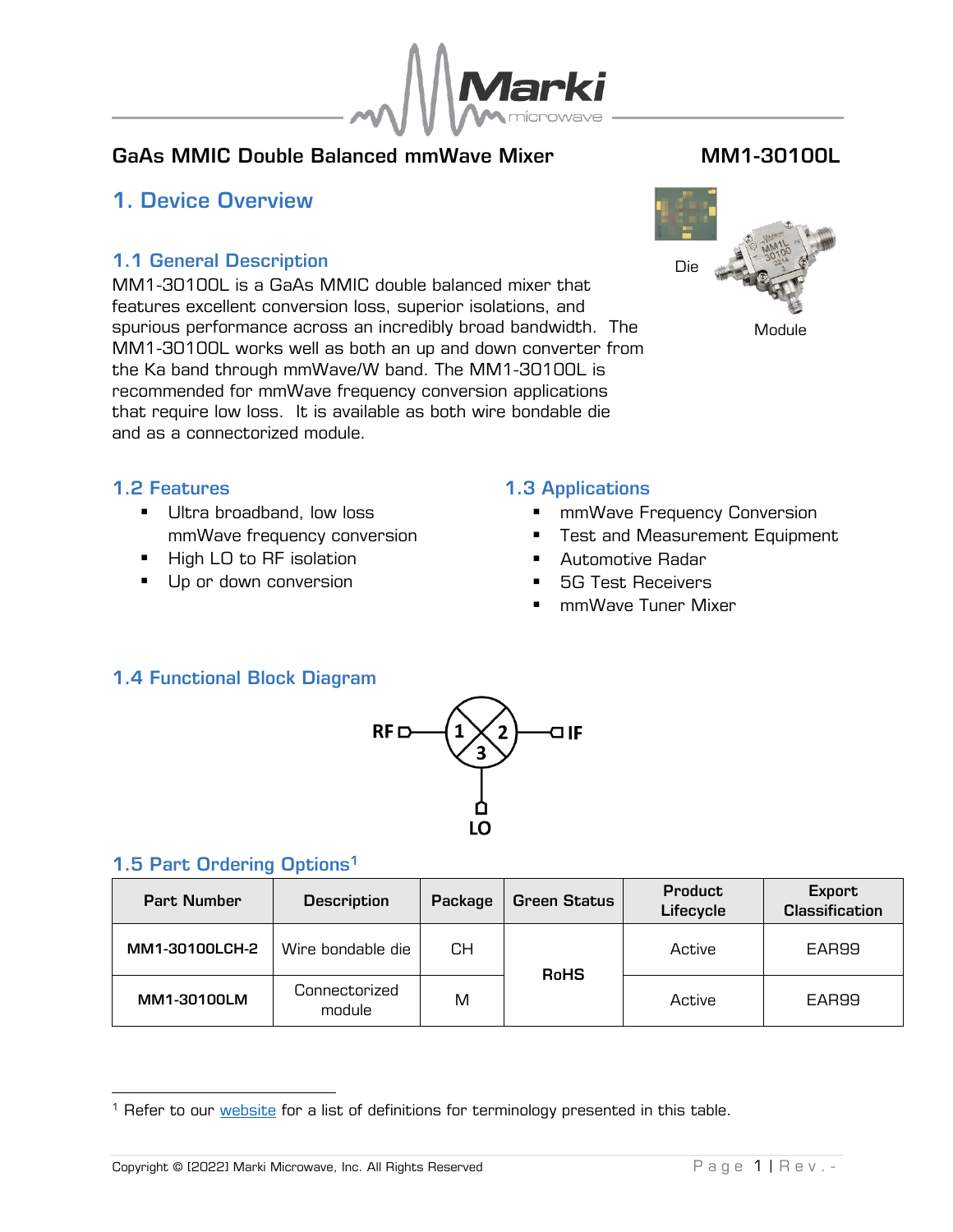

[www.markimicrowave.com](http://www.markimicrowae.com/) MM1-30100L

# Table of Contents

| 1.1 General Description 1               |  |
|-----------------------------------------|--|
|                                         |  |
|                                         |  |
| 1.4 Functional Block Diagram  1         |  |
| 1.5 Part Ordering Options 1             |  |
| 2. Port Configurations and Functions  3 |  |
|                                         |  |
| 2.2 Port Functions  3                   |  |
| З.                                      |  |
| 3.1 Absolute Maximum Ratings 4          |  |
| 3.2 Package Information  4              |  |
|                                         |  |

| 3.3 Recommended Operating Conditions. 4 |
|-----------------------------------------|
| 3.4 Sequencing Requirements  4          |
| 3.5 Electrical Specifications  5        |
| 4. Typical Performance Plots  6         |
| 5. Die Mounting Recommendations  7      |
| 5.1 Mounting and Bonding                |
|                                         |
| 5.3 Bonding Diagram  8                  |
| 6. Mechanical Data 9                    |
| 6.1 CH Package Outline Drawing  9       |
| 6.2 M Package Outline Drawing 9         |
|                                         |

## Revision History

| .                        |                      |                           |
|--------------------------|----------------------|---------------------------|
| <b>Revision Code</b>     | <b>Revision Date</b> | Comment                   |
| $\overline{\phantom{a}}$ | May                  | Datasheet Initial Release |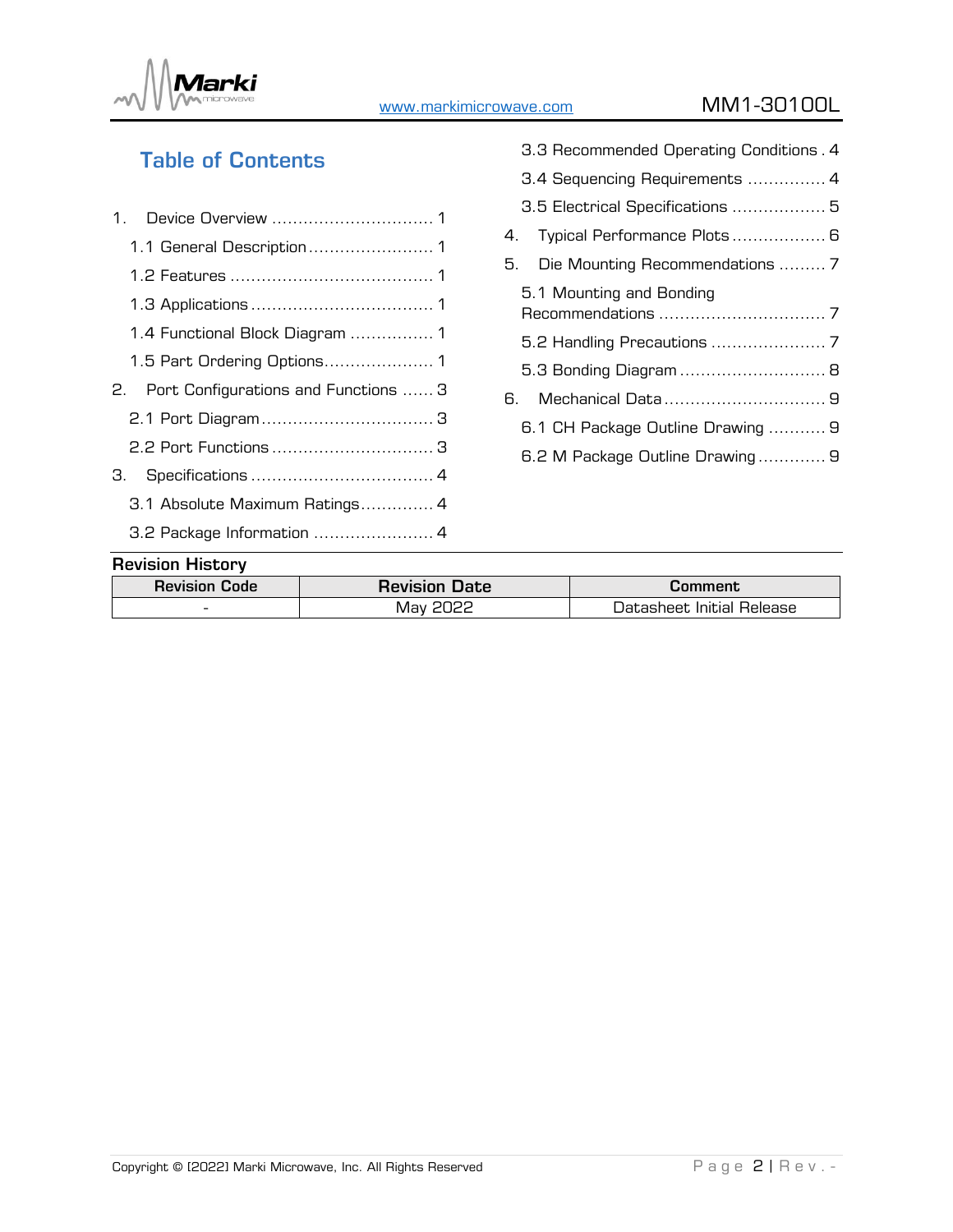



# <span id="page-2-0"></span>2. Port Configurations and Functions

#### <span id="page-2-1"></span>2.1 Port Diagram

A top-down view of the MM1-30100L's CH package outline drawing is shown below. The MM1-30100L has the input and output ports given in Port Functions. The MM1-30100L can be used in either an up or down conversion. For configuration A, input the LO into port 3, use port 1 for the RF, and port 2 for the IF. For configuration B, input the LO into port 1, use port 3 for the RF, and port 2 for the IF.



#### <span id="page-2-2"></span>2.2 Port Functions

| <b>Port</b> | <b>Function</b>                                            | <b>Description</b>                                                                                                                                                   | <b>Equivalent Circuit</b><br>for Package |
|-------------|------------------------------------------------------------|----------------------------------------------------------------------------------------------------------------------------------------------------------------------|------------------------------------------|
| Port 1      | <b>RF</b><br>(Configuration A)<br>ח ו<br>(Configuration B) | Port 1 is DC open for the CH and M<br>packages.                                                                                                                      | P1                                       |
| Port 2      | IF                                                         | Port 2 is diode connected for the CH<br>and M package.                                                                                                               |                                          |
| Port 3      | LО<br>(Configuration A)<br><b>RF</b><br>(Configuration B)  | Port 3 is DC open for the CH and M<br>packages.                                                                                                                      |                                          |
| GND         | Ground                                                     | CH package ground path is provided<br>through the substrate and ground bond<br>pads. M package ground provided<br>through metal housing and outer coax<br>conductor. | <b>GND</b>                               |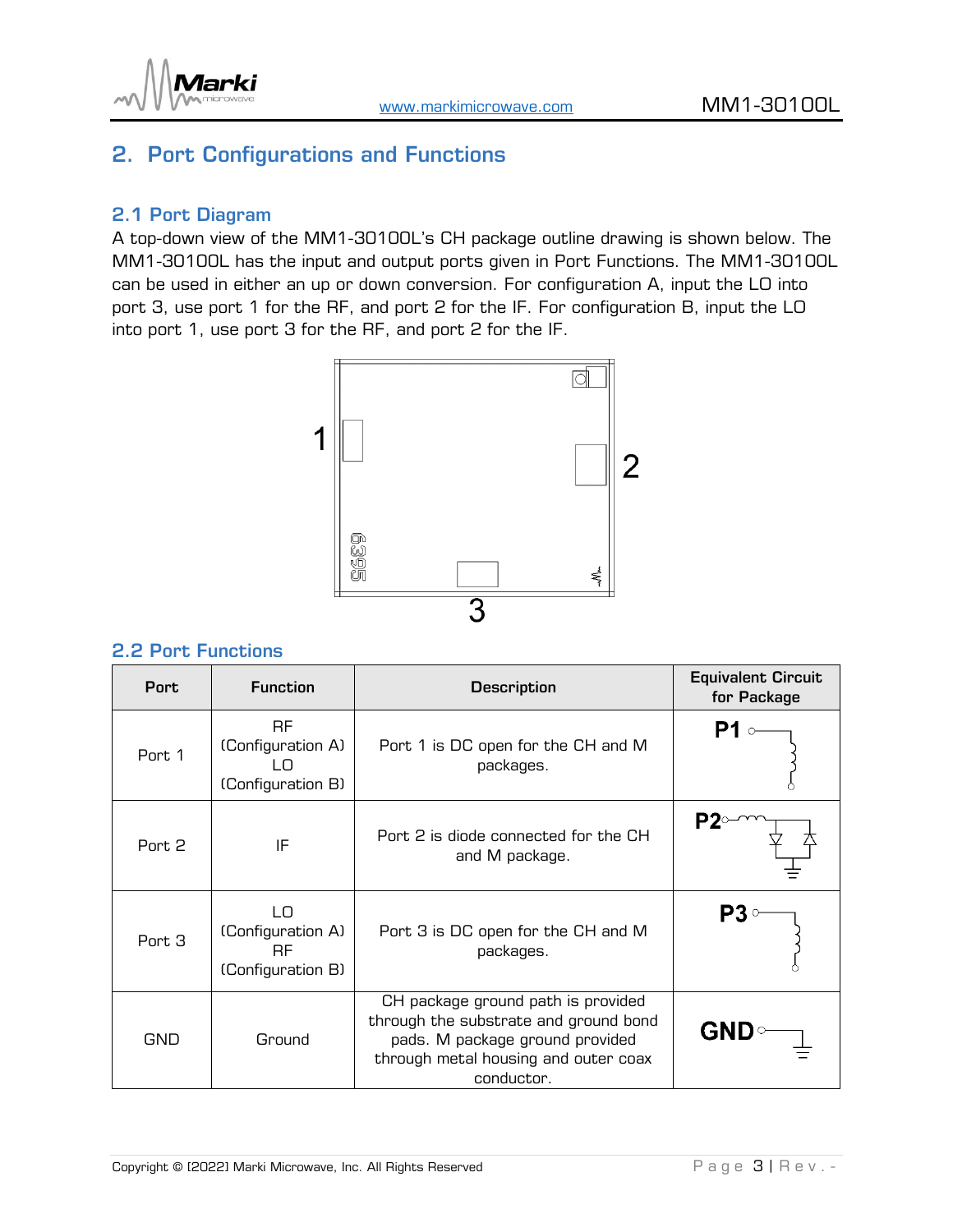

## <span id="page-3-0"></span>3. Specifications

#### <span id="page-3-1"></span>3.1 Absolute Maximum Ratings

The Absolute Maximum Ratings indicate limits beyond which damage may occur to the device. If these limits are exceeded, the device may be inoperable or have a reduced lifetime.

| <b>Parameter</b>             | <b>Maximum Rating</b> | <b>Units</b> |
|------------------------------|-----------------------|--------------|
| Port 1 DC Current            | N/A                   | mA           |
| Port 3 DC Current            | N/A                   | mA           |
| Power Handling, at any Port  | $+30$                 | dBm          |
| <b>Operating Temperature</b> | $-55$ to $+100$       | °C           |
| Storage Temperature          | -65 to +125           | °C           |

#### <span id="page-3-2"></span>3.2 Package Information

| <b>Parameter</b> | <b>Details</b>                                       | Rating          |
|------------------|------------------------------------------------------|-----------------|
| ESD              | Human Body Model (HBM), per MIL-STD-750, Method 1020 | 1Α              |
| Weight           | M package                                            | 22 <sub>g</sub> |

#### <span id="page-3-3"></span>3.3 Recommended Operating Conditions

The Recommended Operating Conditions indicate the limits, inside which the device should be operated, to guarantee the performance given in Electrical Specifications Operating outside these limits may not necessarily cause damage to the device, but the performance may degrade outside the limits of the electrical specifications. For limits, above which damage may occur, see Absolute Maximum Ratings.

|                                      | Min   | <b>Nominal</b> | Max    | <b>Units</b> |
|--------------------------------------|-------|----------------|--------|--------------|
| T <sub>A</sub> , Ambient Temperature | -55   | +25            | $+100$ | °C           |
| LO Input Power                       | $+14$ | $+16$          |        | dBm          |

#### <span id="page-3-4"></span>3.4 Sequencing Requirements

There is no requirement to apply power to the ports in a specific order. However, it is recommended to provide a  $50\Omega$  termination to each port before applying power. This is a passive diode mixer that requires no DC bias.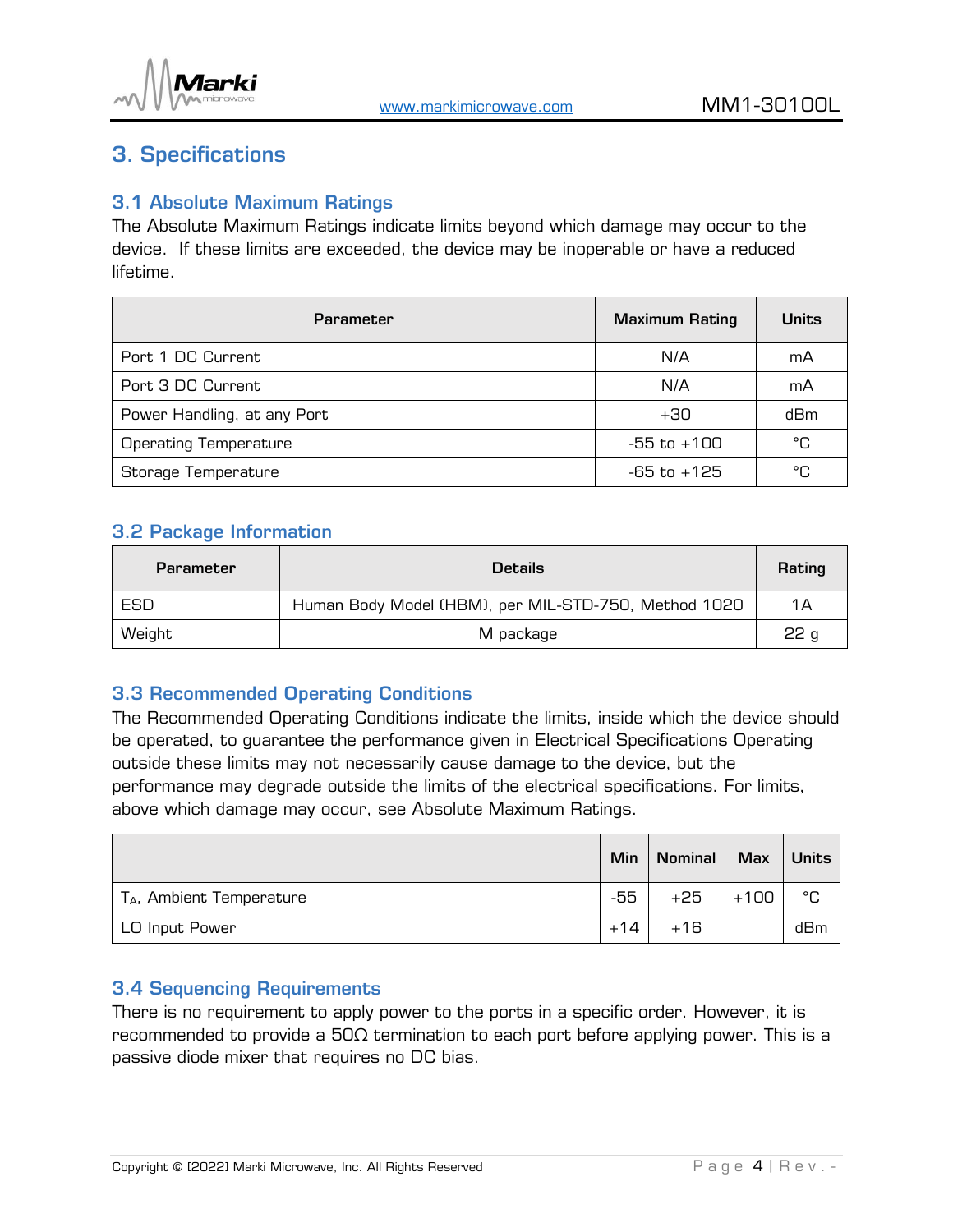

#### <span id="page-4-0"></span>3.5 Electrical Specifications

The electrical specifications apply at  $T_A$ =+25°C in a 50 $\Omega$  system. Typical data shown is for the connectorized M package mixer used in the forward direction with a sine wave LO input.<sup>2</sup> Specifications shown for configuration A.

Min and Max limits apply only to our connectorized units and are guaranteed at  $T_{A}=+25^{\circ}C$ . All bare die are 100% DC tested and visually inspected.

| <b>Parameter</b>                  | <b>Test Conditions</b>                       | Min | <b>Typical</b> | <b>Max</b> | <b>Units</b> |
|-----------------------------------|----------------------------------------------|-----|----------------|------------|--------------|
| RF (Port 1) Frequency Range       |                                              | 30  |                | 100        |              |
| LO (Port 3) Frequency Range       |                                              | 30  |                | 100        | GHz          |
| I (Port 2) Frequency Range        |                                              | 0   |                | 20         |              |
| Conversion Loss (CL) <sup>3</sup> | $RF/LO = 30 - 130$ GHz<br>$I = DC - 0.2 GHz$ |     | 8.5            |            | dВ           |
| Noise Figure (NF) <sup>4</sup>    | $RF/LO = 30 - 130$ GHz<br>$I = DC - 0.2 GHz$ |     | 8.5            |            | dВ           |

<sup>&</sup>lt;sup>2</sup> LO power used for characterization varies by band. Saturated amplifiers used were AMM-6702 and A-3567

<sup>3</sup> Measured as a down converter to a fixed 91MHz IF.

<sup>&</sup>lt;sup>4</sup> Mixer Noise Figure typically measures within 0.5 dB of conversion loss for IF frequencies greater than 5 MHz.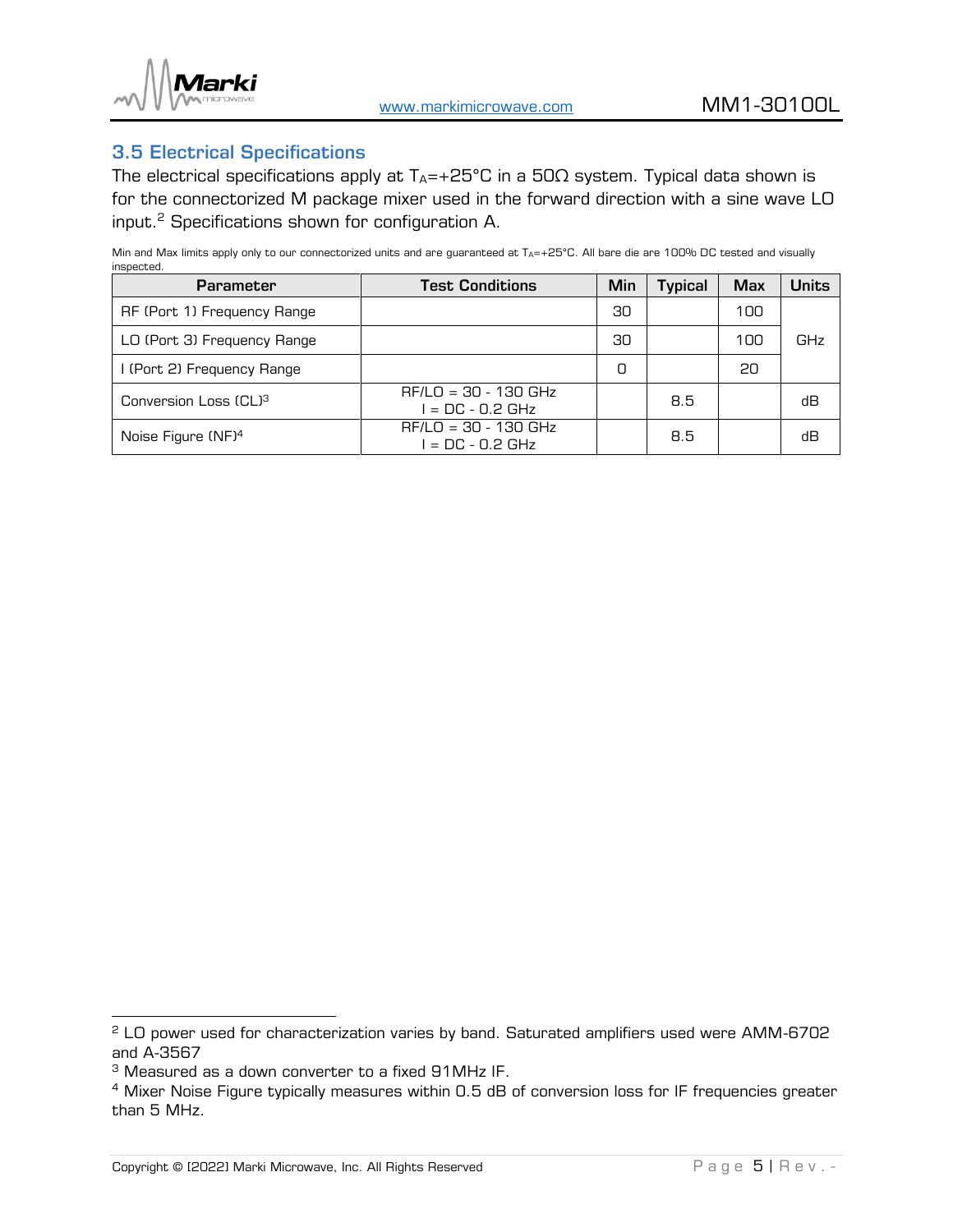

# <span id="page-5-0"></span>4. Typical Performance Plots<sup>5</sup>



<sup>&</sup>lt;sup>5</sup> Due to difficulty generating strong LO signals at mmWave frequencies LR Isolation is measured with a small signal LO. Isolation will improve with a stronger LO signal. Discontinuity in conversion loss measurement is due to splitting the measurement into multiple bands. IIP3 is only measured up to 67GHz due to limitations in measurement setup.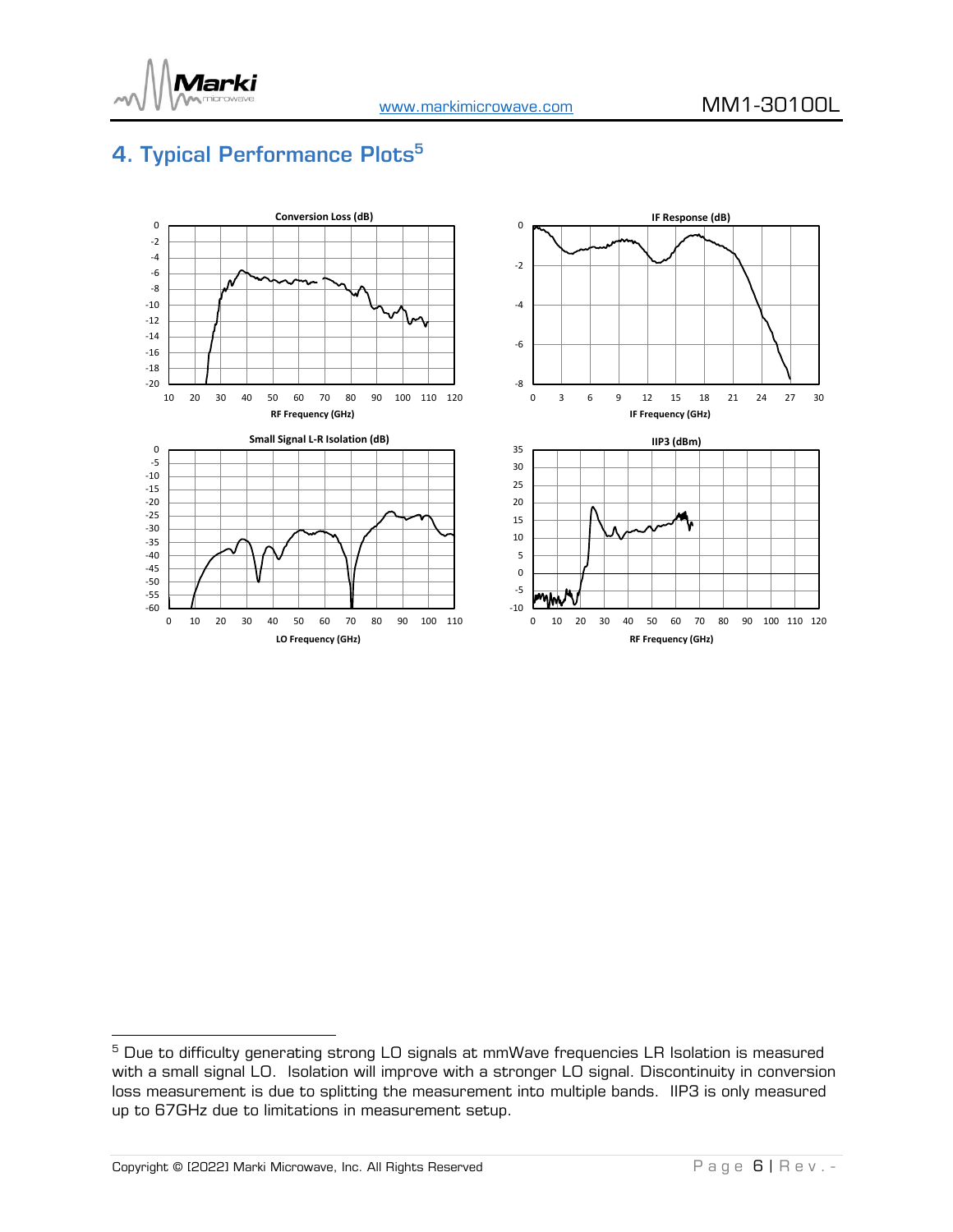

# <span id="page-6-0"></span>5. Die Mounting Recommendations

#### <span id="page-6-1"></span>5.1 Mounting and Bonding Recommendations

Marki MMICs should be attached directly to a ground plane with conductive epoxy. The ground plane electrical impedance should be as low as practically possible. This will prevent resonances and permit the best possible electrical performance. Datasheet performance is only guaranteed in an environment with a low electrical impedance ground.

Mounting - To epoxy the chip, apply a minimum amount of conductive epoxy to the mounting surface so that a thin epoxy fillet is observed around the perimeter of the chip. Cure epoxy according to manufacturer instructions.

Wire Bonding - Ball or wedge bond with 0.025 mm (1 mil) diameter pure gold wire. Thermosonic wirebonding with a nominal stage temperature of 150 °C and a ball bonding force of 40 to 50 grams or wedge bonding force of 18 to 22 grams is recommended. Use the minimum level of ultrasonic energy to achieve reliable wirebonds. Wirebonds should be started on the chip and terminated on the package or substrate. All bonds should be as short as possible <0.31 mm (12 mils).

Circuit Considerations – 50  $\Omega$  transmission lines should be used for all high frequency connections in and out of the chip. Wirebonds should be kept as short as possible, with multiple wirebonds recommended for higher frequency connections to reduce parasitic inductance. In circumstances where the chip more than .001" thinner than the substrate, a heat spreading spacer tab is optional to further reduce bondwire length and parasitic inductance.

#### <span id="page-6-2"></span>5.2 Handling Precautions

#### General Handling

Chips should be handled with care using tweezers or a vacuum collet. Users should take precautions to protect chips from direct human contact that can deposit contaminants, like perspiration and skin oils on any of the chip's surfaces.

#### Static Sensitivity

GaAs MMIC devices are sensitive to ESD and should be handled, assembled, tested, and transported only in static protected environments.

Cleaning and Storage: Do not attempt to clean the chip with a liquid cleaning system or expose the bare chips to liquid. Once the ESD sensitive bags the chips are stored in are opened, chips should be stored in a dry nitrogen atmosphere.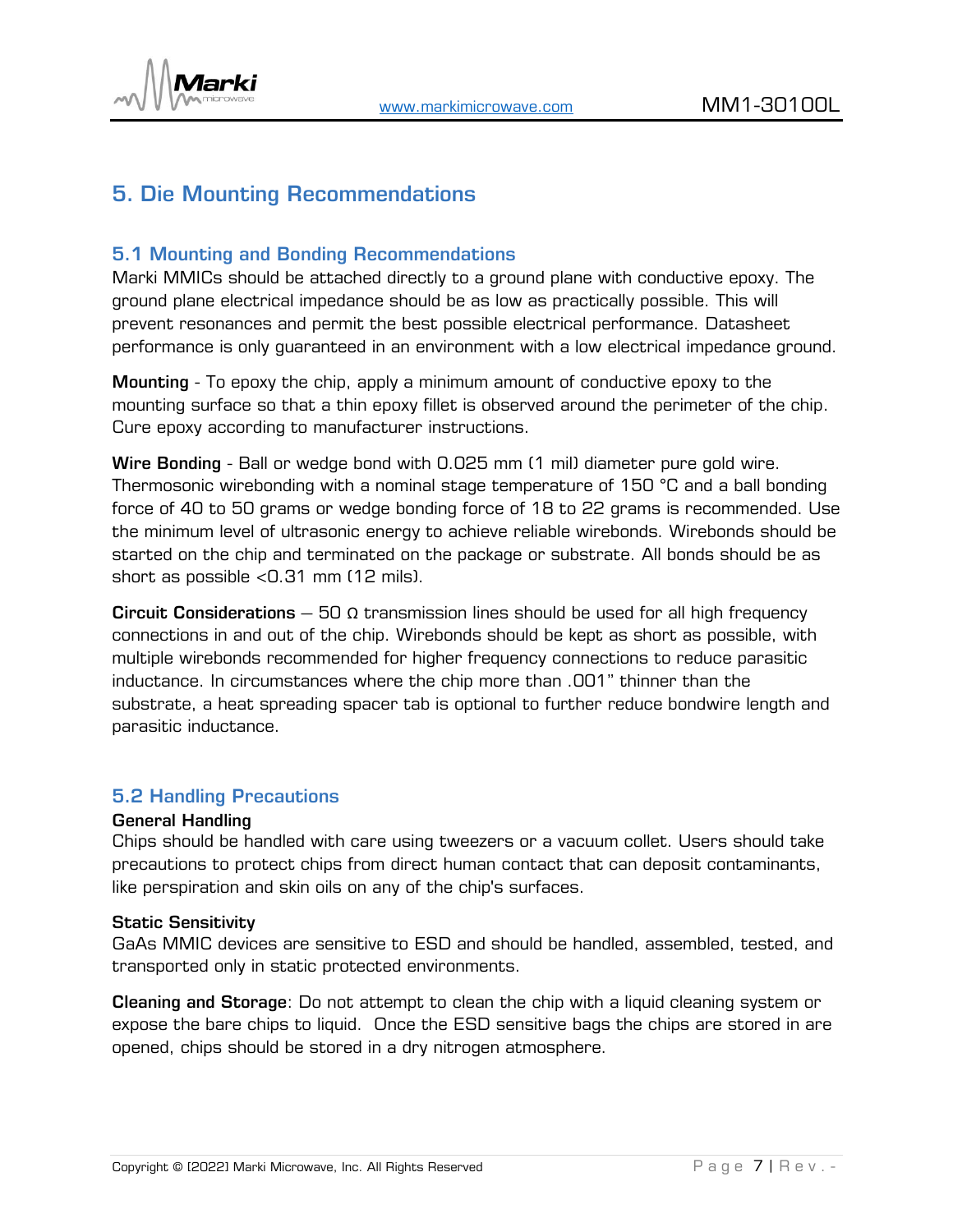

## <span id="page-7-0"></span>5.3 Bonding Diagram